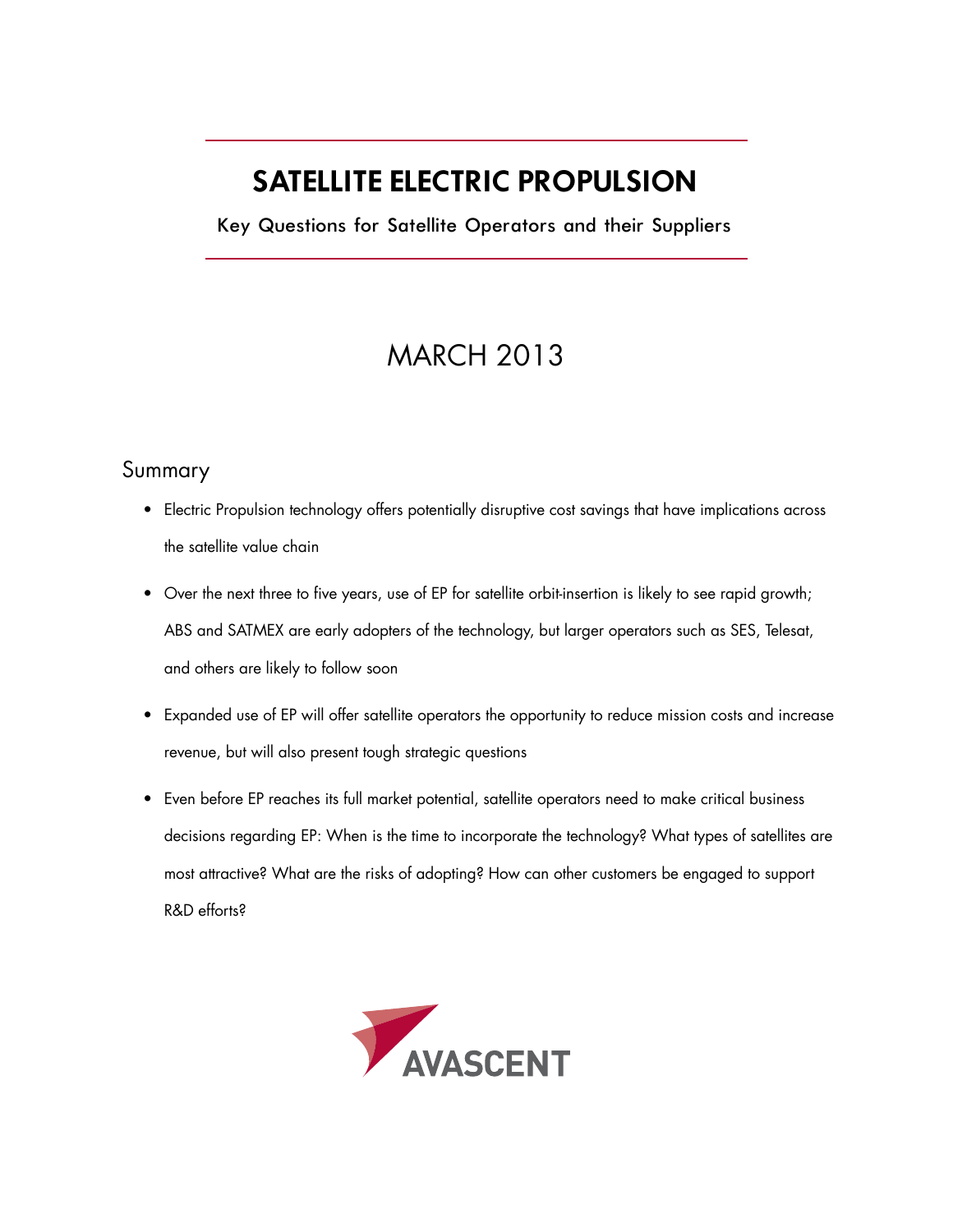### INTRODUCTION

One year after Boeing's announcement of the sale of two all-electric propulsion GEO communications satellites at the Satellite 2012 conference, the industry is again focused on satellite electric propulsion. This is not without good reason: Boeing's 702 SP design, which uses electric propulsion (EP) to perform all of its orbit-raising maneuvers, boasts a dry mass percentage of 80%, far higher than typical industry ranges of 40-60%. That high dry mass ratio will enable the

lightweight 702 SP to dual-launch onboard a Falcon 9 v1.1 without sacrificing payload capability (thereby cutting launch costs nearly in half). Its mission and financial parameters – which would be impossible without EP technology – sent shockwaves through the global commercial space industry. At the Satellite 2013 conference, several major operators indicated they expected to be purchasing their own "all-electric" satellites in the near future. Likewise several satellite manufacturers stated that they would soon introduce their own designs for an EP satellite.

Though many were surprised by Boeing's novel use of EP, the technology has been used

## Figure 1: Historical Growth of Satellite EP for Station-Keeping



on commercial satellites since the 1980s. Between 1995 and 2010 the cumulative number of operating geostationary communications satellites that utilize EP for station-keeping increased more than ten-fold to over 70 spacecraft (Figure 1). The technology's widespread adoption has brought with it a number of benefits, including longer operational life and increased satellite dry mass for a given launch mass (and conversely decreased launch mass for a given payload mass). For commercial satellite operators, these effects directly translate into the ability to decrease costs for equivalent satellite capability and increase the amount of total life revenue generated by satellites.

While the benefits of using EP for station-keeping have been significant, traditional chemical propulsion systems are still the main workhorses for more heavy-duty in-space propulsion tasks such as orbit-insertion. However, as early as 1999, satellite manufacturers saw success with

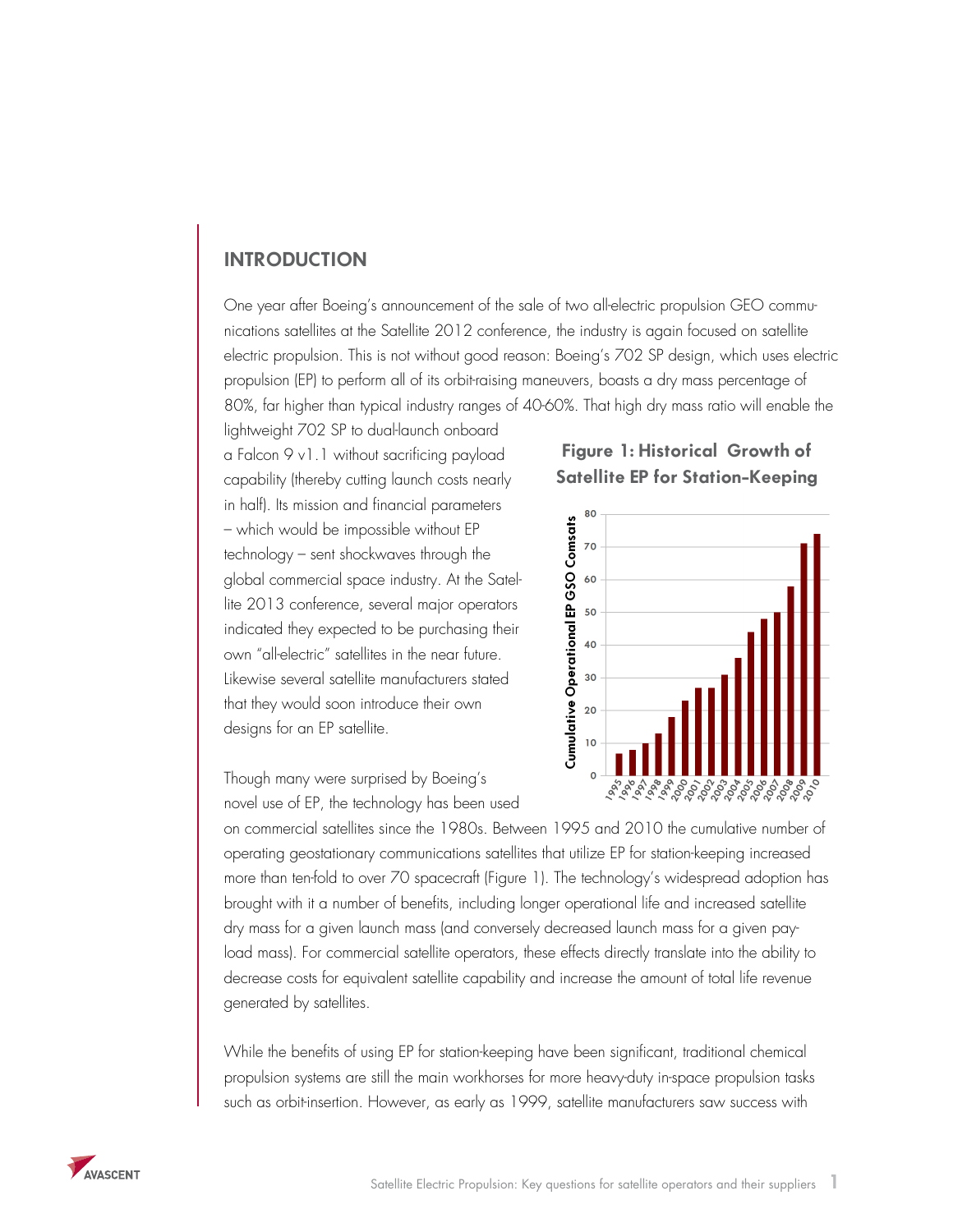EP "orbit-topping." In orbit-topping, chemical propulsion provides the first series of orbit-raising maneuvers and afterward the orbit-raising campaign is completed using EP. Satellites that use EP for orbit-topping are said to have "hybrid" chemical/electric propulsion systems. The benefits of using electric propulsion for orbit-topping are the same as those for station-keeping, but with even greater financial and operational payoff.

With the introduction of the Boeing 702 SP, Boeing has done away with chemical propulsion altogether: when launched in 2014, the 702 SP will be the first spacecraft designed to use electric propulsion for the full orbitraising campaign (though others have done so following failure of chemical systems).

## Figure 2: Uses of Electric Propulsion

#### 1) Station-Keeping



EP only used for orbital maneuvers made by thrusters needed to keep a spacecraft in its assigned orbit

#### 2) Orbit-Topping



Initial raising from MEO or sub-GTO uses chemical propulsion, and final GSO insertion uses electric propulsion

#### 3) Orbit-Raising



EP used for the entire propulsion campaign to orbit after LV separation (can be either MEO to GSO or GTO to GSO)

# FOR SATELLITE OPERATORS EP POSES SOME VERY ATTRACTIVE BENEFITS, ALONG WITH SOME IMPORTANT DRAWBACKS

All space stakeholders are familiar with the competing pressures in choosing a satellite's design mass: on the one hand, larger satellites allow for larger payloads and higher power levels and accordingly, more revenue generating capability. On the other, heavier satellites cost more and require more powerful and more expensive launch vehicles. For many missions, launch costs range between one-fourth and one-half of total mission costs, so reducing these costs can make a substantive impact on the overall satellite return on investment. EP's ability to reduce or eliminate the weight of a satellite's chemical propulsion fuel and hardware allows satellite operators to select a less costly launch vehicle or make more efficient use of a given launch vehicle's capability. In both cases, the real savings benefits of EP are from its impact on launch costs, which can be dramatic.

However, these savings come at a cost. Compared with chemical alternatives, EP provides significantly lower levels of total thrust. As a result, first generation all-EP satellites are expected to take between four and six months to reach their operational GSO orbit. From a satellite operator's perspective, this can be a significant period of time to defer a satellite's revenue generating potential.

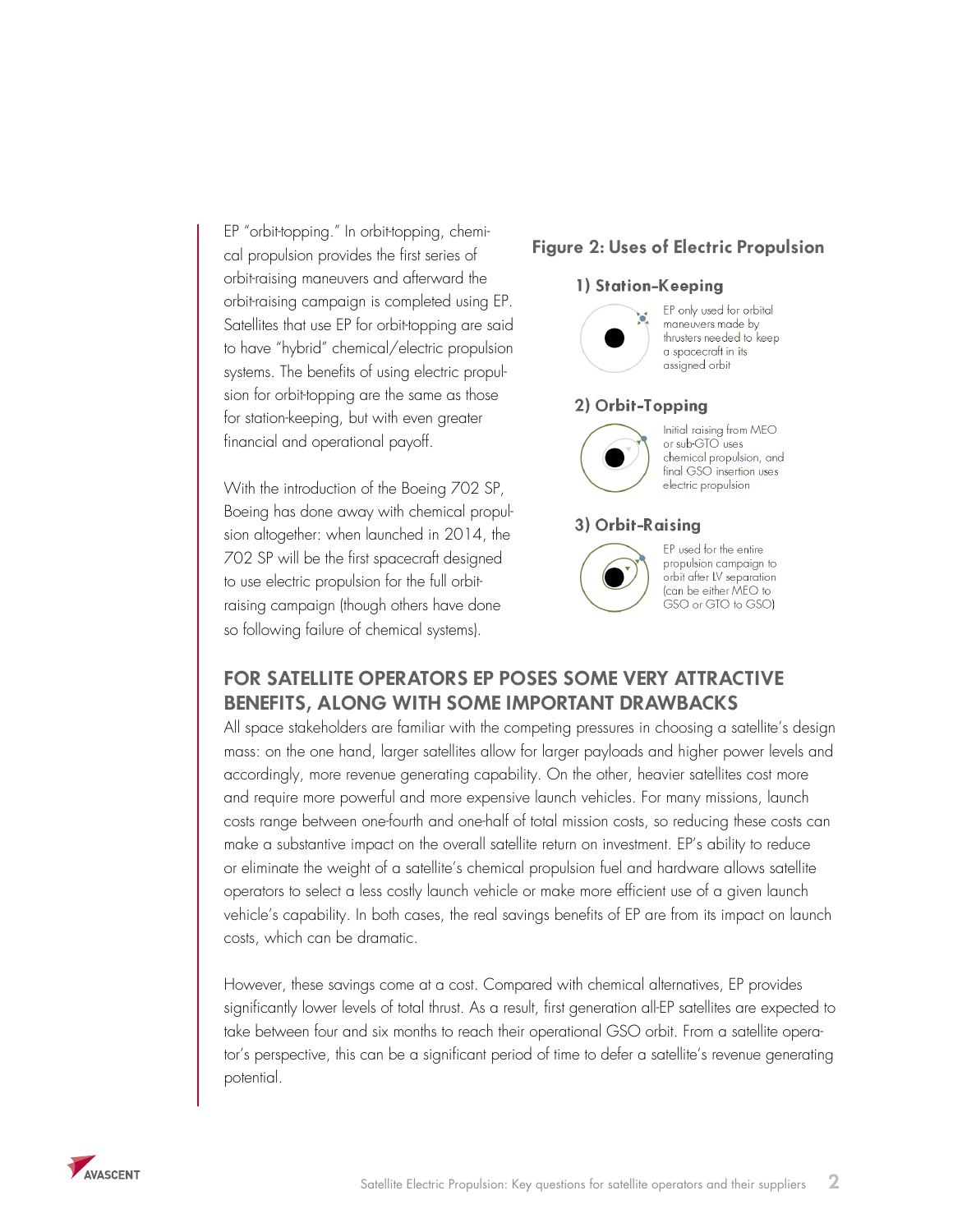Of course, financial considerations are not the only factors that matter in determining whether or not to opt for an EP satellite design. Satellite operators must also weigh the risks inherent in introducing relatively new technologies. Most of the EP thrusters and power processing units (PPUs) being considered today for EP orbit-insertion have at least some heritage from earlier models used for station-keeping, but the challenges associated with scaling up EP power and thrust levels are significant, especially for power processing units.

### KEY QUESTIONS FOR OPERATORS

These conflicting considerations raise three primary questions for operators:

#### **1. All-electric, hybrid chemical/EP, or neither?**

While all-electric satellites have garnered most of the headlines over the past year, it may be enhanced hybrid chemical/EP satellites the have the most significant effect on reshaping satellite fleet architectures, launch vehicle designs, and the EP thruster and PPU provider base over the next five years. As of February 2013, only three major commercial satellite manufacturers were offering GEO communications satellites that use EP for the full orbit-raising campaign, while at least five were offering hybrid chemical/EP satellites. Operators must carefully evaluate where tradeoffs exist.

## **2. Which mission profiles? Which customers? How many and how soon?**

While some government and commercial organizations have come out as champions of EP for orbit-insertion, others maintain that the technology is not a good fit for their missions, at least not yet. Operators must determine which of their new satellites are a good fit for EP – depending on customer preferences, replacement schedules, size and health of the overall fleet, regional considerations, and risk tolerance. Likewise, launch services providers and satellite manufacturers, for their part, must maintain an intimate awareness of their customers' changing preferences and make sure their offerings are competitive and in-sync with market requirements.

#### **3. New purchasing models?**

Because EP satellites can be significantly smaller and lighter, they may also enable new purchasing arrangements or models. For example, ABS and SATMEX jointly purchased four EP satellites and two launch vehicles in a single contract. The companies got access to bulk-buy pricing efficiencies that are typically difficult for regional operators to capture, and the deal could signal a new trend of joint purchasing of multiple small all-EP satellites.

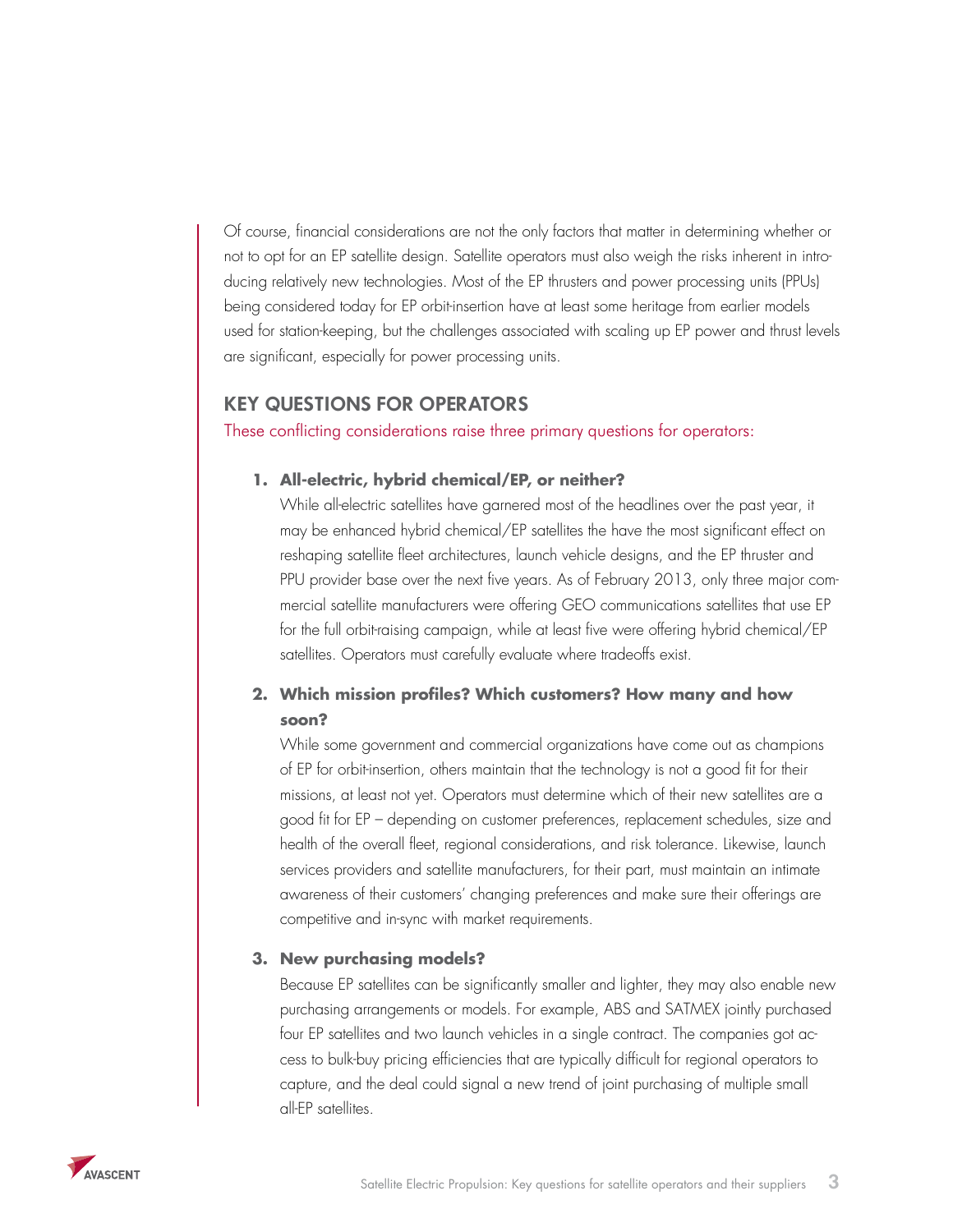#### CONCLUSIONS AND RECOMMENDATIONS

Use of electric propulsion for satellite station-keeping has already changed the global satellite industry, and now, with orbit-topping and orbit-raising, it is poised to transform it. Organizations may or may not best serve their stakeholders by being early-adopters of EP, but the inevitable growth in the technology's use means they cannot ignore it in their strategic planning. Satellite operators should take the following steps in developing their strategy for electric propulsion:

- **Assess financial attractiveness of existing and likely future electric propulsion offerings for the range of mission types, geographies, and customers served:** The total financial impact of lower launch costs and greater revenue potential must be weighed against the premium cost of electric propulsion systems, deferred revenue during orbit-insertion campaigns, and financial risk implications of new technology introductions. Operators should study a diverse set of financial scenarios in order to understand when, how, and for whom they should procure EP satellites instead of traditional satellites.
- **Clearly communicate technological, financial and schedule requirements to satellite and launch vehicle providers:** Most satellite manufacturers have yet to introduce their all-EP offering, and even those that have are likely to introduce new or upgraded models over the next five to ten years. Different offerings will be attractive to different communities and will in turn influence the design of new launch vehicles, so it is crucial for operators to have the relevant analysis supporting their most preferred performance specifications and price points for manufacturers to target.
- **Engage government stakeholders to invest:** Government agencies have always played a key role in the development of satellite EP technologies. Now that the technology is achieving new heights, there is significant opportunity for commercial space leaders to engage with governments around the world in order to make sure that government investment in satellite EP technology both leverages the commercial sector's capabilities and serves their mutual interests.